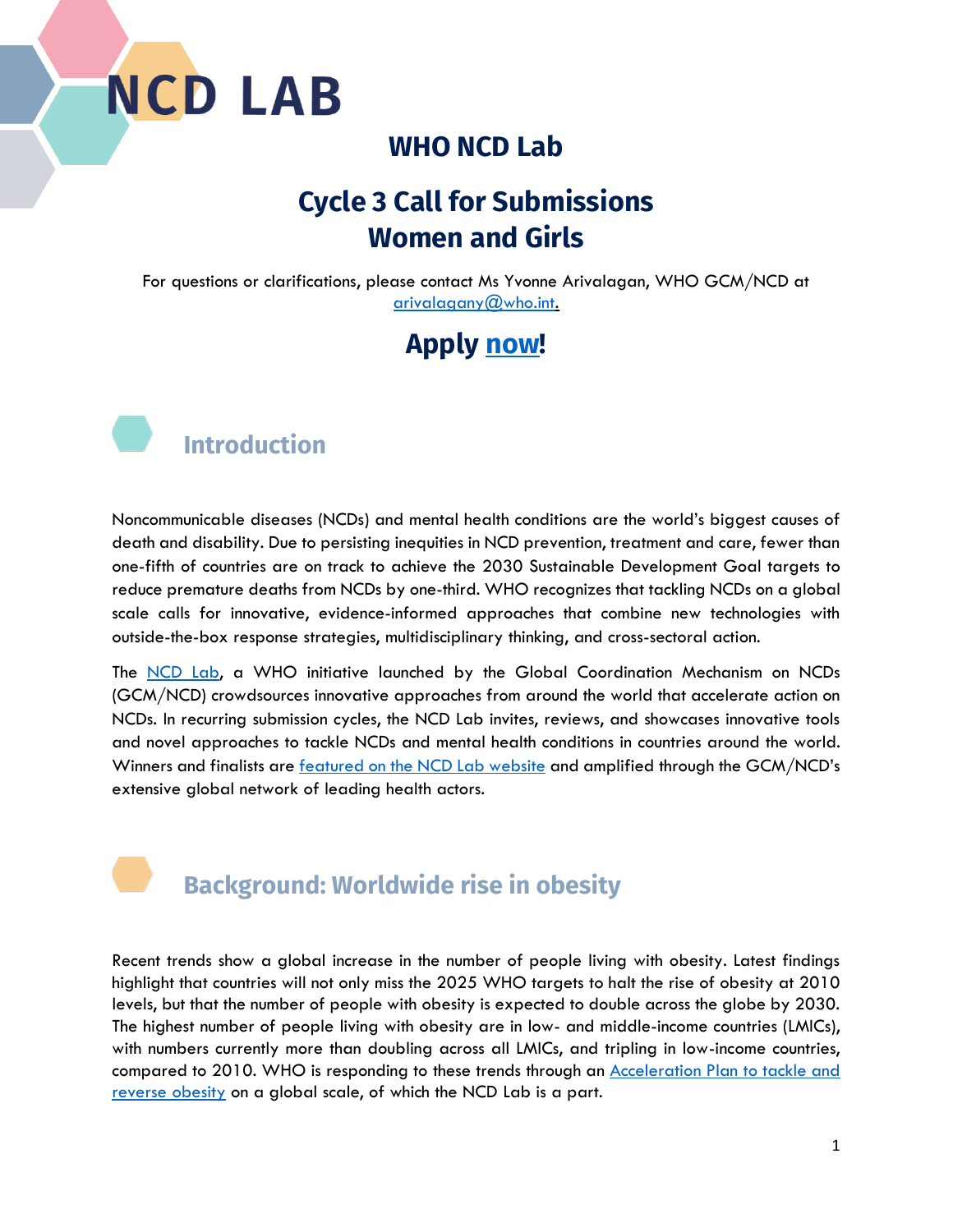The causes of obesity include changes in diet and physical activity, often linked to a lack of supportive policies in sectors such as health, agriculture, transport, urban planning, environment, food processing, distribution, marketing, and education. Misrepresentation and stigma also obscures the complex roots of obesity, such as genetics, healthcare access, mental health, socio-cultural factors and environmental determinants, thus hampering efforts to prevent, manage and treat obesity.



By 2030, 1 in 5 women will be living with obesity, as compared to 1 in 7 men. The prevalence of obesity is higher among women living in LMICs, many of which face a double burden of malnutrition. Gender and other intersecting inequalities in areas such as education, the care economy, health care systems, mobility and cultural norms restrict the choices that girls and women of all ages are able to make around food intake and physical activity.

Below are just some examples that highlight the need for inclusive policies, programmes and services, rooted in the lived experience of women and girls of all ages, that address both gender inequalities and the complex and varied causes of obesity.

- UNICEF estimated that 20 million girls globally could drop out of school during the COVID-19 pandemic, thus limiting their access to school feeding programmes, education on nutrition and physical activity.
- Women spend an average of 3 hours more than men on unpaid care work, which could reduce the time they are able to spend on healthy eating and exercise.
- In some contexts, social and cultural norms relating to gender restrict the mobility of women and girls and their ability to attain healthy levels of physical exercise.
- Women and girls from communities experiencing marginalization may face barriers in accessing health information on food labels due to a lack of educational justice that impacts levels of literacy.
- Older women, particularly those living with disability, may face particular challenges in accessing healthy food and physical activity.
- Women are more likely than men to experience obesity stigma, with consequences such as eating disorders, depression, anxiety and avoidance of medical care.

### **Cycle 3 Call for Submissions**

For its third cycle, the NCD Lab welcomes innovative approaches that address the environmental, social, cultural, economic, political and other systemic determinants of obesity that impact how people make decisions around food intake and physical activity. Systemic determinants of obesity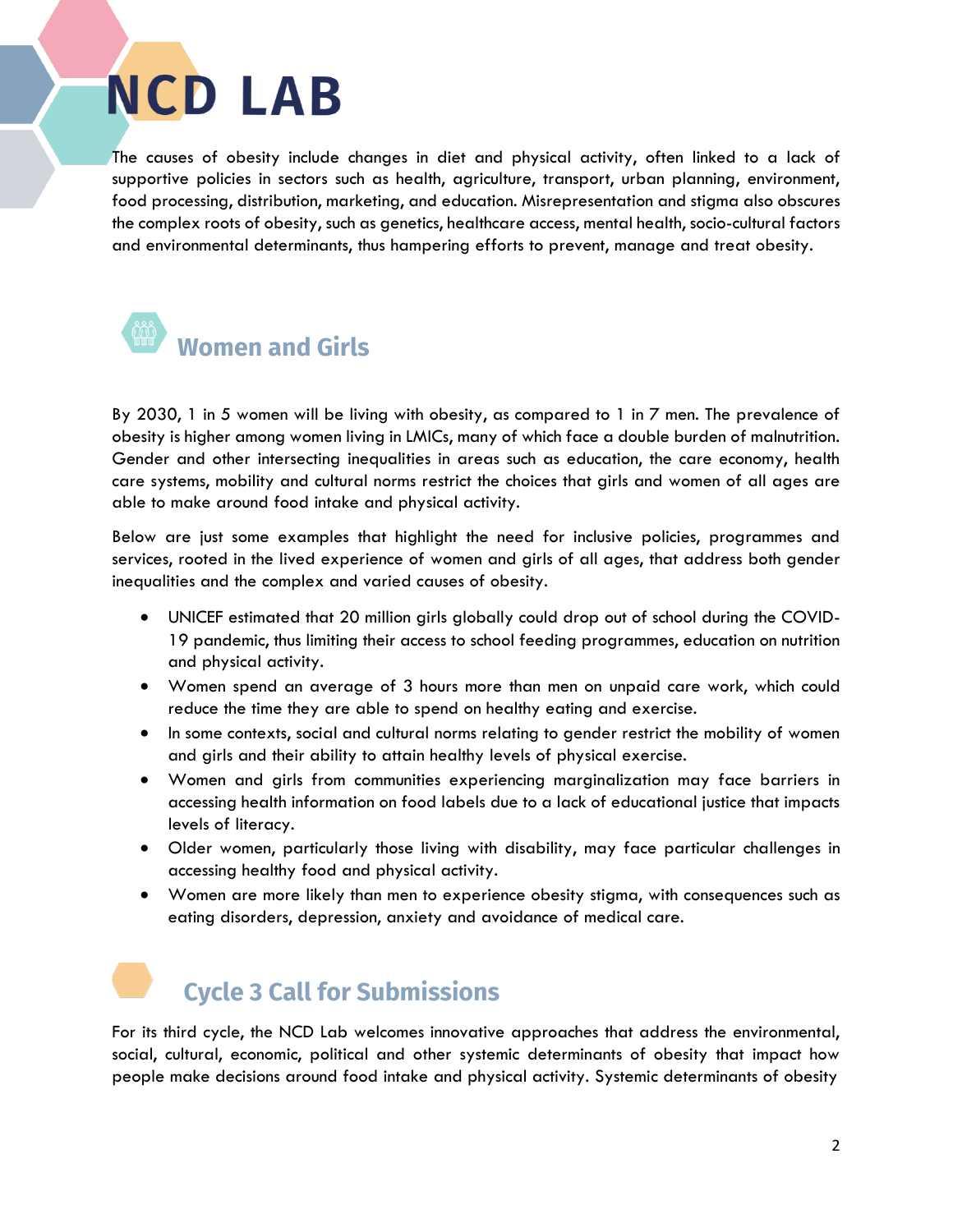include but are not limited to: food systems; health care; social protection; sports; education; urban design and built environment; information systems and digital environment.

**The dedicated focus of this call are submissions that explicitly address the unique challenges that women and girls face across the life course, such as those outlined in the previous section:**

For more information on eligible submission types, please see below.



Winners of the WHO NCD Lab will have the opportunity to shape global policy and practice on NCDs through the following:

- $\triangleright$  Being among the world's leading solutions to tackle obesity under the WHO Obesity **[Acceleration Plan](https://www.who.int/news/item/04-03-2022-world-obesity-day-2022-accelerating-action-to-stop-obesity#:~:text=Following%20a%20request%20from%20Member%20States%2C%20the%20WHO,in%20May%202022.%20Subscribe%20to%20our%20newsletters%20%E2%86%92)**
- ➢ Inclusion in a global portfolio of health innovations under the [WHO Innovation Hub,](https://www.who.int/teams/digital-health-and-innovation/who-innovation-hub#:~:text=WHO%20Innovation%20hub%20The%20Innovation%20Hub%20focuses%20on,or%20behavioral%2C%20digital%20or%20technology-based%2C%20or%20a%20combination.) which could offer:
	- o Matchmaking to countries and ministries of health
	- o Funding through a Transition-to-Scale Fund
	- o Scale-up support and resources across global, regional and country levels
- $\triangleright$  Increased visibility and networking opportunities with WHO and leading global health partners
- ➢ Membership to a worldwide alumni of [NCD Lab winners](https://www.knowledge-action-portal.com/en/ncd_lab/featured_projects)
- ➢ Signed WHO winners' certificate



Applicants must be an individual or group of individuals. Projects may receive support from an entity (e.g. research, funding) but may not be submitted on behalf or in the name of any entity. Applicants are required to provide relevant information within the submission form and undergo appropriate WHO screening and due diligence procedures.

For more information, please refer to the [NCD Lab Terms of Reference.](https://www.knowledge-action-portal.com/sites/all/themes/pinitall/img/ncd_lab_pdfs/ncd-lab---terms-of-reference.pdf)

For questions or clarifications, please contact Ms Yvonne Arivalagan, WHO GCM/NCD at arivalagany $@$ who.int.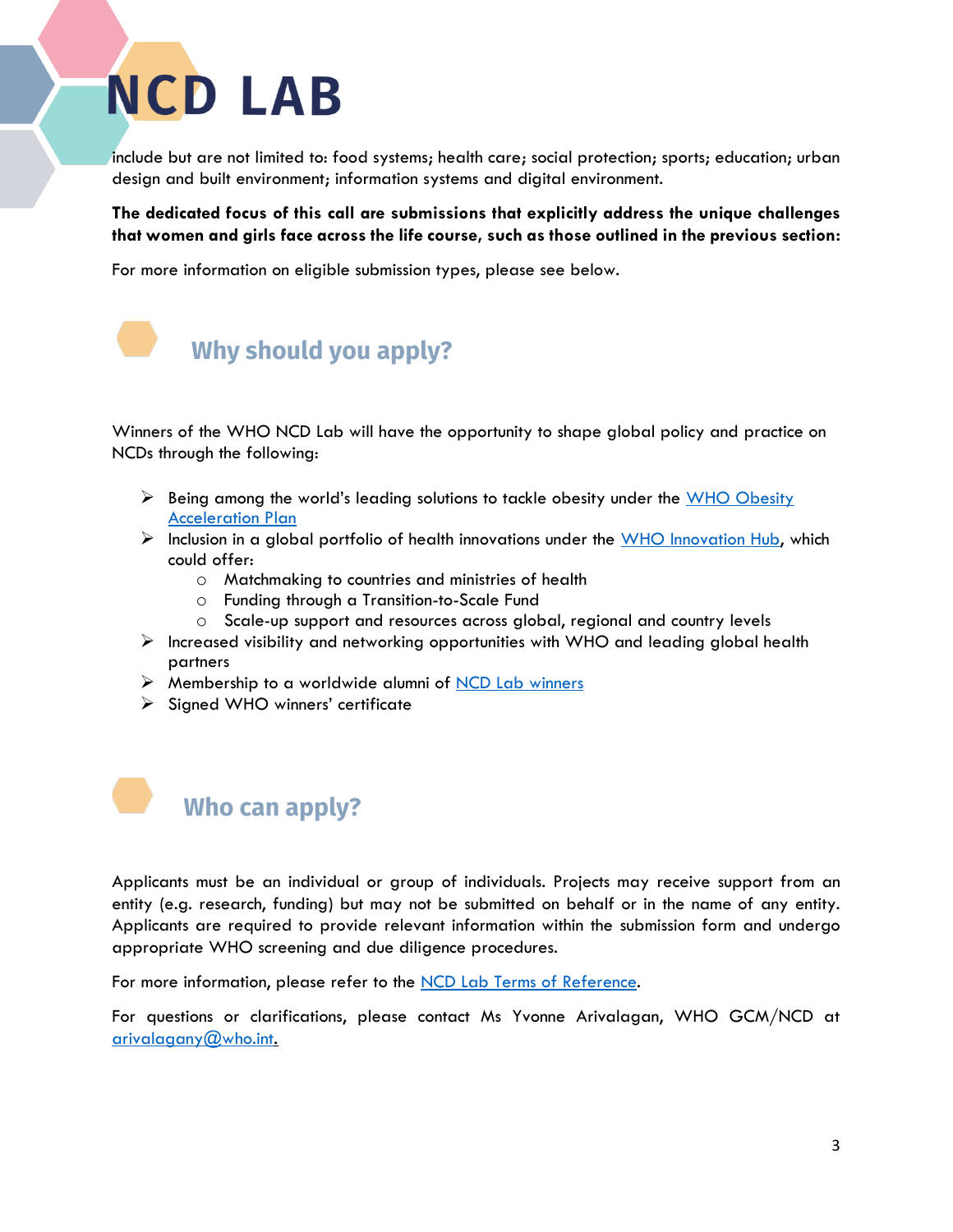#### **Submission types**

**The following are a list of submission types that include but are not limited to:**

- 1. Digital health products or services
- 2. Integrated service delivery models
- 3. Social processes
- 4. Policy design, development or implementation activities (e.g. nutrition labelling to reach illiterate women, nutrition and physical education policy for out-of-school girls, etc.)
- 5. Marketing and sponsorship interventions
- 6. Initiatives shaping early food environments
- 7. Food procurement initiatives
- 8. Capacity-building initiatives
- 9. Bottom-up accountability cycles and reporting systems
- 10. Public health education and awareness initiatives
- 11. Advocacy and communications campaigns, frameworks, and toolkits
- 12. Stakeholder engagement and partnership activities (e.g. governments, UN agencies, private sector, civil society, academia, etc.)



#### **Inclusion criteria:**

- 1. The submission is aligned with Sustainable Development Goal 3.4 By 2030, reduce by one third premature mortality from non-communicable diseases through prevention and treatment and promote mental health and well-being
- 2. The submission is aligned with Sustainable Development Goal 5, and advances progress towards the achievement of gender equality and empowerment of all women and girls.
- 3. The submission is mature and ready-to-scale<sup>1</sup>, with preference to submissions which are fully developed, or at an advanced stage of development, and are or soon to be implemented.
- 4. The submission includes clear evidence and assessment of impact.
- 5. The submission incorporates meaningful engagement of the population which the submission aims to support during the ideation, development and/or implementation phase.

#### **Exclusion criteria:**

Excluded if the submission fulfils *one or more* of the following:

 $1$  Submission must already have scaled to serve needs at the country or regional level or is rapidly approaching this goal. Submissions may not be early stage (e.g. planning) or start-ups.